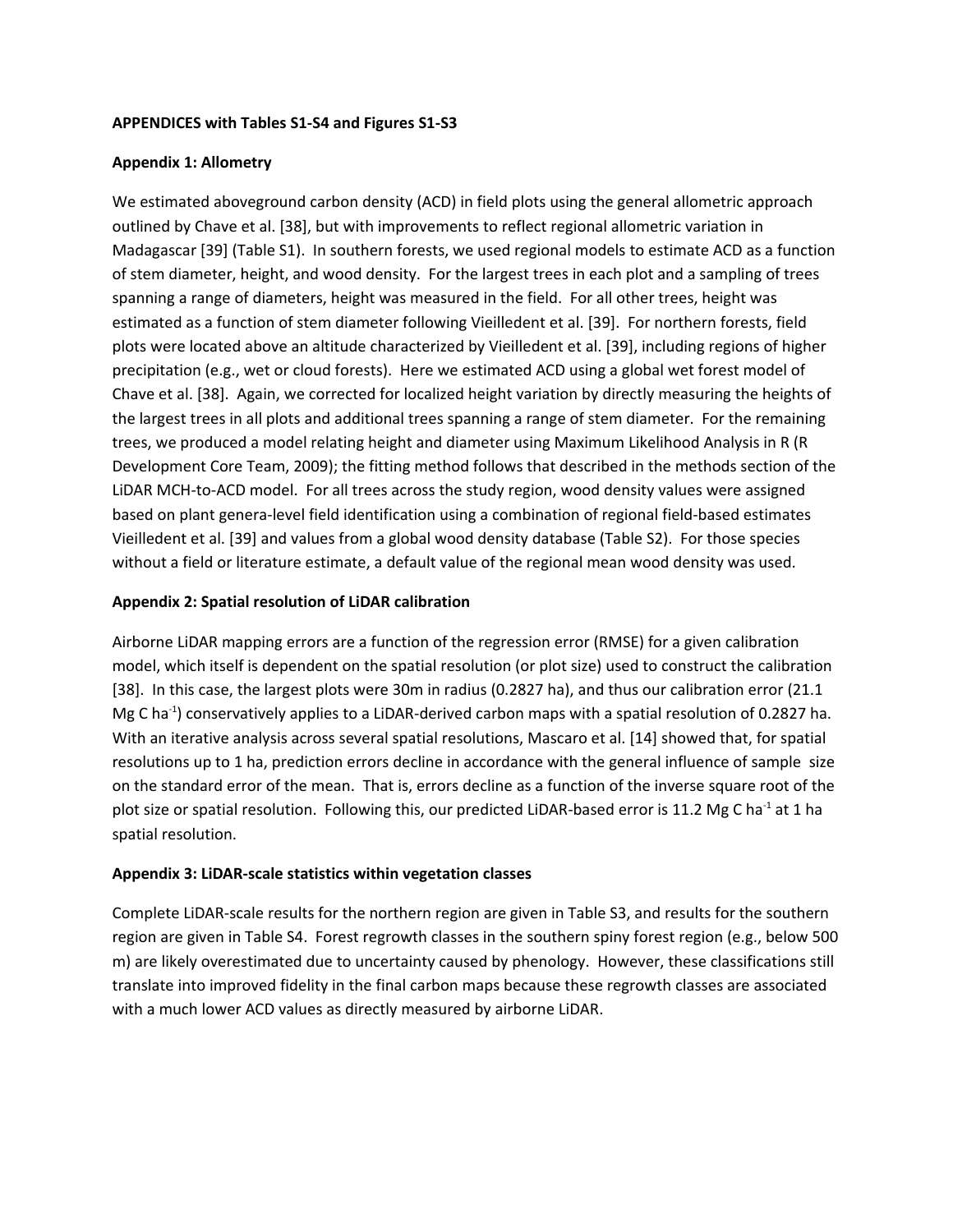## **Appendix 4: Controls over LiDAR-derived ACD variation**

Following the results of the correlation analyses (see Methods of main text), we conducted multiple linear regression analyses using elevation derived from NASA Shuttle Radar Topography Mission (SRTM) data (DEM) and photosynthetic vegetation coverage fraction (PV) derived from CLASlite. In the northern region, this analysis yielded the following model:

## ACD=0.3139 DEM- 0.0001 DEM2+3.1800 PV-404.5

with an adjusted  $r^2$  of 0.27 (*P* < 0.0001) and a standard error of 41.8 Mg C ha<sup>-1</sup>. In the southern region, the analysis yielded the following model:

ACD=0.2121 DEM- 0.0001 DEM2+2.0746 PV-165.3

with an adjusted  $r^2$  of 0.67 ( $P < 0.0001$ ) and a standard error of 31.5 Mg C ha<sup>-1</sup>.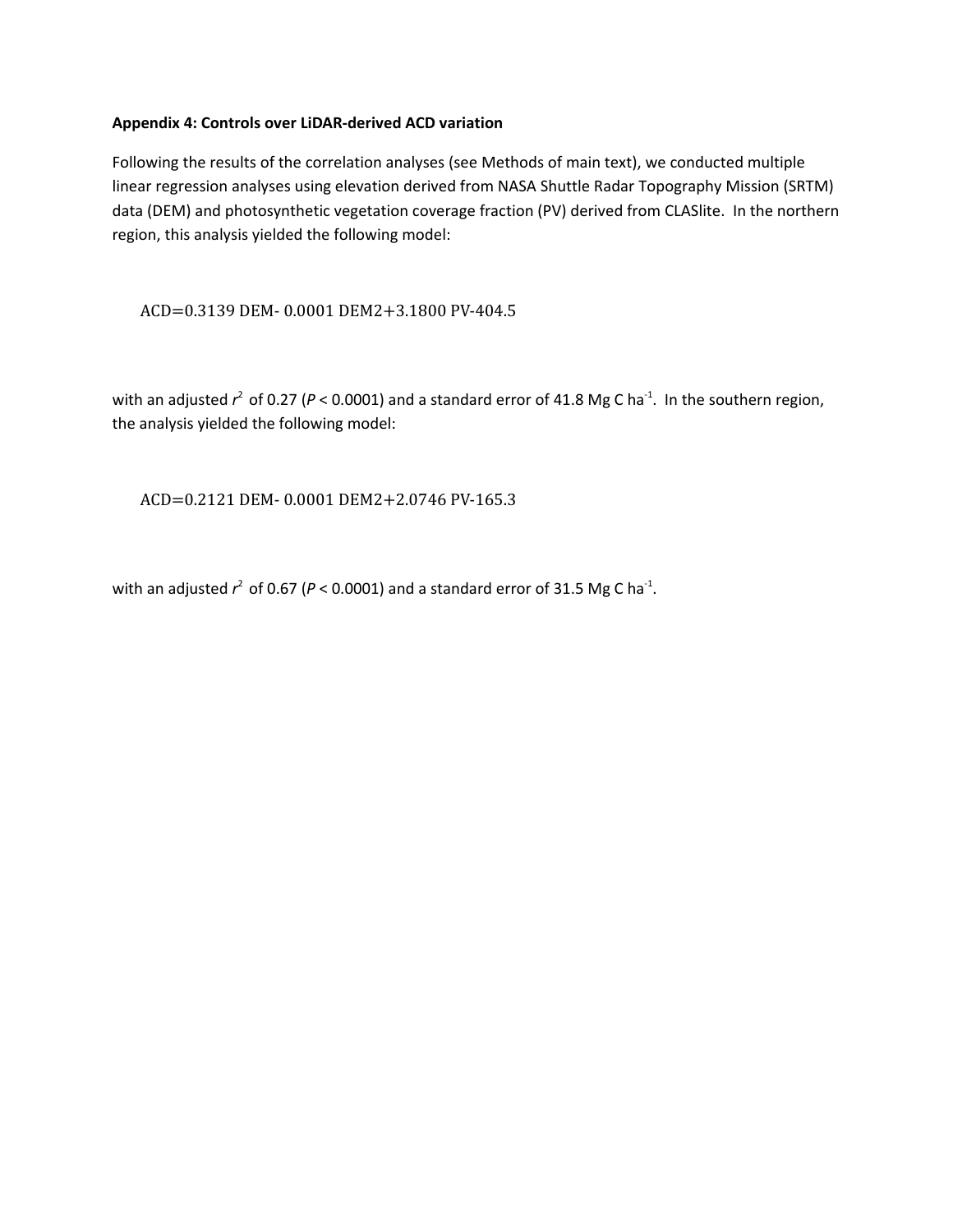| <b>Region</b> | Par. | Equation                                          |         | Reference                    |
|---------------|------|---------------------------------------------------|---------|------------------------------|
| N Humid       | AGB  | $0.0776*(D^{2}*H*p)^{0.94}$                       |         | 0.96* Chave et al. 2005 [38] |
| N Humid       | н    | $2.4661*D^{0.5659}$                               | 0.70    | This study                   |
| S Humid       | AGB  | $exp(-1.948+1.969*ln(D)+0.66*ln(H)+0.828*ln(p))$  | $0.90*$ | Vieilledent et al. [39]      |
| S Humid       | н    | exp(1.103+0.529*ln(D))                            | $0.95*$ | Vieilledent et al. [39]      |
| S Dry         | AGB  | $exp(-1.103+1.994*ln(D)+0.317*ln(H)+1.303*ln(p))$ | $0.95*$ | Vieilledent et al. [39]      |
| S Dry         | н    | $12.12-(12.12-1.3)*exp(-0.52*D)$                  | $0.89*$ | Vieilledent et al. [39]      |

**Table S1.** Allometric equations used to estimate height (H) in meters (m) and aboveground biomass (AGB in kg) based on stem diameter at 1.3 m aboveground (dbh) or above buttress (D in cm), and wood specific gravity (p in g  $cm^{-3}$ ).

\*coefficient of determination for ln(y)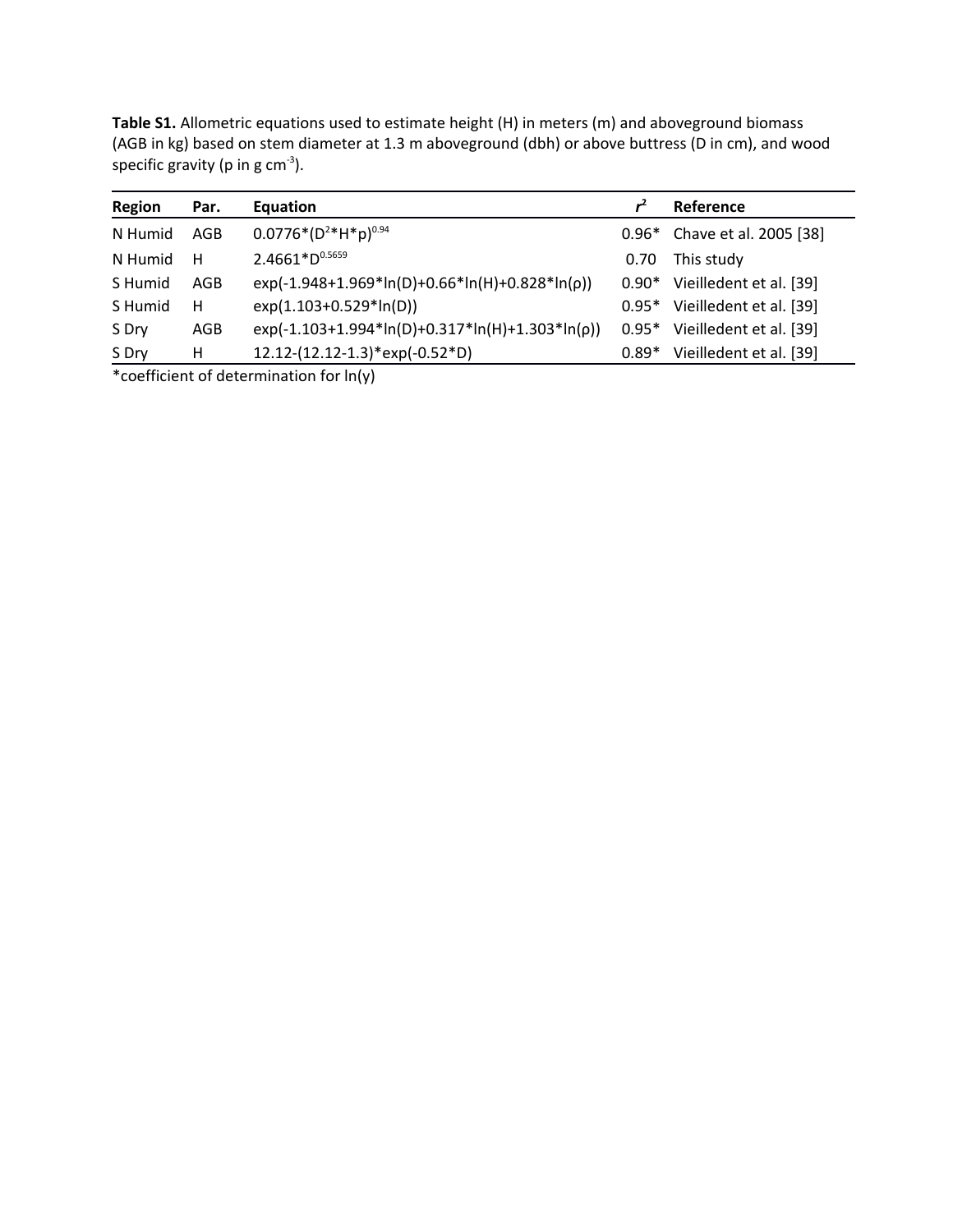**Table S2.** Wood density values used to estimate aboveground biomass in field plots. Values are based on either samples by Vieilledent et al. [39] or a global wood density database by Chave et al. [31]. For those species with neither field nor literature estimates, we sued a default value of the regional mean wood density.

| Genus                | <b>Wood Density (g</b><br>$cm-3$ |       | <b>Number of Stems</b> |                  |                  | Reference   |
|----------------------|----------------------------------|-------|------------------------|------------------|------------------|-------------|
|                      |                                  |       | Norther                | Souther          |                  |             |
|                      | Humid                            | Spiny | n                      | n                | Spiny            |             |
|                      |                                  |       | Humid                  | Humid            |                  |             |
| Asteropeia           | 0.79                             |       | 1                      | $\mathbf 0$      | $\mathbf 0$      | Chave       |
| Adina                | 0.59                             |       | $\mathbf 0$            | 3                | $\mathbf 0$      | Chave       |
| Albizia              | 0.66                             | 0.56  | 5                      | 25               | 42               | Vieilledent |
| Alluaudia            |                                  | 0.31  | 0                      | $\mathbf 0$      | 808              | Vieilledent |
| Anthocleista         | 0.79                             |       | 0                      | 3                | $\pmb{0}$        | Vieilledent |
| Aspidostemon         | 0.71                             |       | 7                      | 0                | $\mathbf 0$      | Chave       |
| <b>Bathiorhamnus</b> | 0.57                             |       | $\overline{2}$         | 0                | $\mathbf 0$      | Chave       |
| <b>Bembicia</b>      | 0.69                             |       | 10                     | 0                | 0                | Chave       |
| <b>Breonia</b>       | 0.73                             |       | 0                      | 27               | 0                | Chave       |
| <b>Brochoneura</b>   | 0.50                             |       | 0                      | 9                | $\mathbf 0$      | Vieilledent |
| Calophyllum          | 0.67                             |       | $\overline{2}$         | $\mathbf{1}$     | $\mathbf 0$      | Vieilledent |
| Canarium             | 0.47                             |       | 12                     | 17               | $\mathbf 0$      | Vieilledent |
| Canthium             | 0.84                             |       | $\overline{2}$         | $\mathbf 0$      | $\mathbf 0$      | Chave       |
| Capurodendron        |                                  | 0.80  | 0                      | $\mathbf 0$      | 3                | Chave       |
| Cedrelopsis          |                                  | 0.74  | $\mathbf 0$            | $\mathbf 0$      | 49               | Vieilledent |
| Chrysophyllum        | 0.53                             |       | 0                      | 65               | $\pmb{0}$        | Vieilledent |
| Commiphora           |                                  | 0.24  | 0                      | $\mathbf 0$      | 976              | Vieilledent |
| Croton               | 0.55                             | 0.85  | 14                     | $\mathbf{1}$     | 9                | Vieilledent |
| Cryptocarya          | 0.53                             |       | 50                     | 0                | $\mathbf 0$      | Vieilledent |
| Cynometra            | 0.77                             |       | $\boldsymbol{0}$       | 3                | $\pmb{0}$        | Chave       |
| Dalbergia            | 0.74                             | 0.74  | 0                      | 8                | 3                | Chave       |
| Dichrostachys        |                                  | 0.79  | 0                      | 0                | 4                | Chave       |
| Dilobeia             | 0.79                             |       | $\mathbf 0$            | $\overline{2}$   | $\mathbf 0$      | Chave       |
| Diospyros            | 0.79                             | 0.77  | 5                      | 19               | 6                | Vieilledent |
| Dombeya              | 0.27                             |       | 52                     | 16               | $\mathbf 0$      | Vieilledent |
| Ehretia              | 0.51                             |       | $\mathbf{1}$           | $\mathbf 0$      | 0                | Chave       |
| Elaeocarpus          | 0.50                             |       | 16                     | 48               | $\mathbf 0$      | Chave       |
| Erythroxylum         | 0.68                             |       | 30                     | $\boldsymbol{0}$ | $\pmb{0}$        | Vieilledent |
| Eugenia              | 0.64                             |       | $\pmb{0}$              | 10               | $\boldsymbol{0}$ | Vieilledent |
| Euphorbia            |                                  | 0.39  | 0                      | $\boldsymbol{0}$ | 684              | Vieilledent |
| <b>Ficus</b>         | 0.49                             |       | 14                     | 4                | $\pmb{0}$        | Vieilledent |
| Garcinia             | 0.69                             |       | $\mathbf 1$            | 0                | $\pmb{0}$        | Chave       |
| Givotia              | 0.19                             |       | $\overline{2}$         | 0                | $\pmb{0}$        | Chave       |
| Grewia               | 0.36                             | 0.69  | $\boldsymbol{0}$       | 13               | 9                | Vieilledent |
| Gyrocarpus           |                                  | 0.31  | 0                      | $\boldsymbol{0}$ | 98               | Vieilledent |
| Harungana            | 0.47                             |       | 61                     | 50               | $\pmb{0}$        | Vieilledent |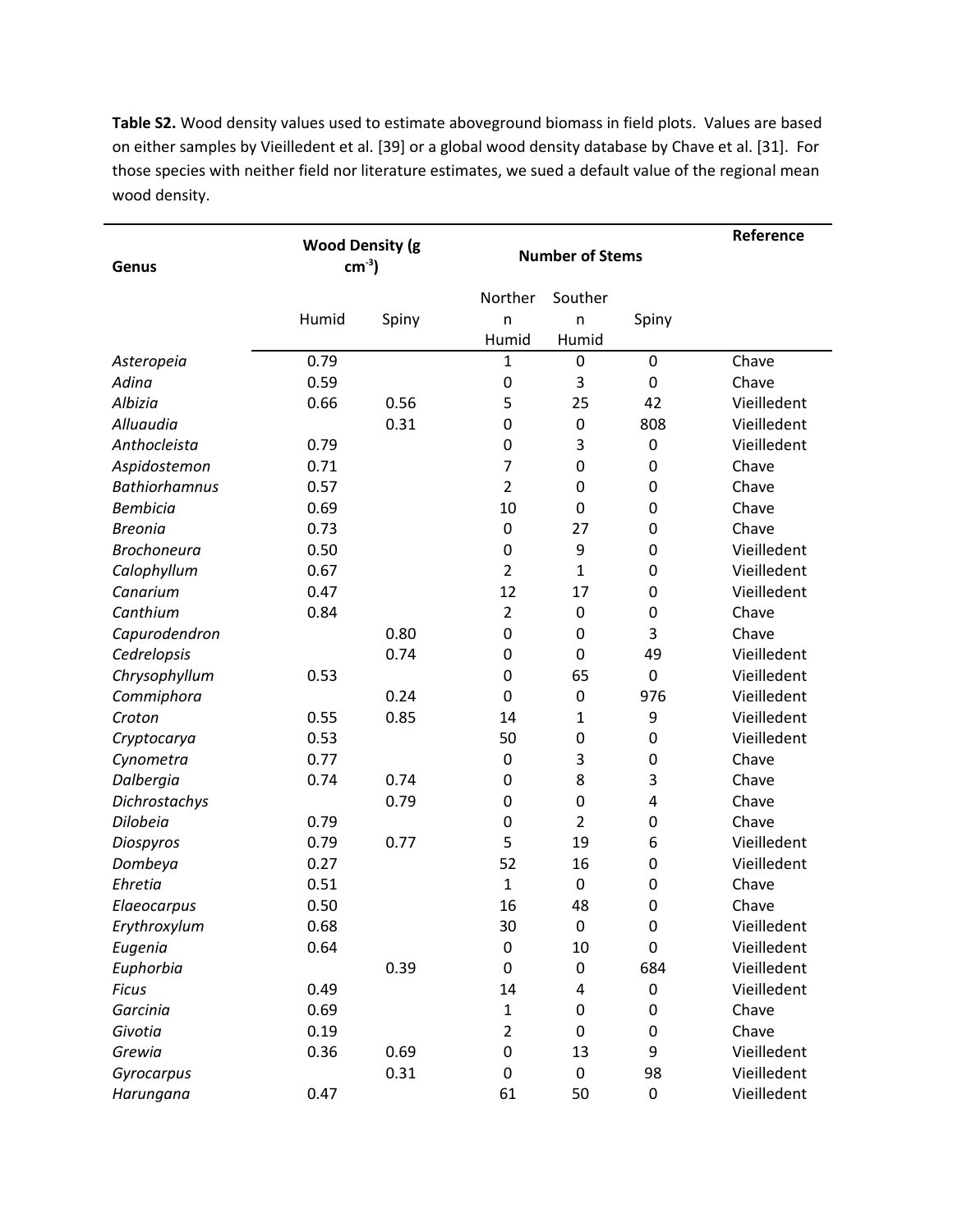| Homalium          | 0.77 |      | 24               | 19               | 0              | Vieilledent |
|-------------------|------|------|------------------|------------------|----------------|-------------|
| Hymenodictyon     |      | 0.48 | $\mathbf 0$      | $\mathbf 0$      | 32             | Chave       |
| Hyperacanthus     | 0.69 |      | 0                | 6                | $\mathbf 0$    | Chave       |
| <b>Intsia</b>     | 0.69 |      | 1                | $\boldsymbol{0}$ | $\mathbf 0$    | Chave       |
| Khaya             | 0.53 |      | 0                | 5                | $\mathbf 0$    | Chave       |
| Macarisia         | 0.62 |      | $\mathbf 0$      | $\overline{7}$   | $\mathbf 0$    | Chave       |
| Magnistipula      | 0.81 |      | 0                | $\overline{4}$   | $\mathbf 0$    | Chave       |
| Mammea            | 0.71 |      | $\mathbf 0$      | 11               | 0              | Chave       |
| Mascarenhasia     | 0.64 |      | 2                | $\mathbf 0$      | 0              | Chave       |
| Neobeguea         |      | 0.84 | $\mathbf 0$      | $\mathbf 0$      | $\overline{7}$ | Chave       |
| Noronhia          | 0.78 |      | 4                | $\mathbf 0$      | $\mathbf 0$    | Vieilledent |
| Ocotea            | 0.57 |      | 20               | 49               | $\mathbf 0$    | Vieilledent |
| Oncostemum        | 0.51 |      | 5                | $\mathbf 0$      | 0              | Chave       |
| Operculicarya     |      | 0.22 | $\mathbf 0$      | $\mathbf 0$      | 249            | Vieilledent |
| Pachypodium       |      | 0.10 | $\mathbf 0$      | $\mathbf 0$      | 48             | Vieilledent |
| Phyllarthron      | 0.89 |      | $\mathbf 1$      | $\mathbf 0$      | $\mathbf 0$    | Chave       |
| Pittosporum       | 0.51 |      | $\mathbf 1$      | $\mathbf 0$      | 0              | Chave       |
| Polyalthia        | 0.53 |      | 0                | $\mathbf{1}$     | 0              | Chave       |
| Polyscias         | 0.48 |      | 0                | $\mathbf{1}$     | $\mathbf 0$    | Chave       |
| Poupartia         | 0.36 |      | 0                | 7                | 0              | Chave       |
| Protorhus         | 0.65 |      | 5                | $\mathbf{1}$     | 0              | Chave       |
| Prunus            | 0.66 |      | $\overline{2}$   | $\mathbf 0$      | 0              | Chave       |
| Rhus              |      | 0.62 | $\boldsymbol{0}$ | $\mathbf 0$      | $\mathbf{1}$   | Vieilledent |
| Scolopia          | 0.75 |      | 0                | 18               | $\mathbf 0$    | Chave       |
| Securinega        |      | 0.80 | $\mathbf 0$      | $\mathbf 0$      | 34             | Vieilledent |
| Sideroxylon       | 0.80 |      | $\mathbf 0$      | $\mathbf{1}$     | 0              | Chave       |
| Stereospermum     |      | 0.77 | $\mathbf 0$      | $\mathbf 0$      | 16             | Chave       |
| <b>Streblus</b>   | 0.63 |      | $\mathbf 1$      | 12               | $\mathbf 0$    | Vieilledent |
| Strychnos         |      | 0.73 | $\boldsymbol{0}$ | $\mathbf 0$      | 8              | Vieilledent |
| Symphonia         | 0.64 |      | $\mathbf 0$      | 12               | $\mathbf 0$    | Vieilledent |
| Syzygium          | 0.68 |      | 60               | $\mathbf{1}$     | $\mathbf 0$    | Vieilledent |
| <b>Tamarindus</b> |      | 0.87 | $\boldsymbol{0}$ | $\mathbf 0$      | $\overline{2}$ | Chave       |
| Tambourissa       | 0.51 |      | 34               | 43               | $\pmb{0}$      | Vieilledent |
| Terminalia        | 0.62 | 0.71 | $\mathbf 1$      | $\boldsymbol{0}$ | 21             | Vieilledent |
| Tetrapterocarpon  |      | 0.73 | 0                | 0                | 4              | Vieilledent |
| <b>Trema</b>      | 0.37 |      | 9                | $\mathbf 1$      | $\pmb{0}$      | Chave       |
| <b>Uapaca</b>     | 0.60 |      | 0                | 7                | $\pmb{0}$      | Vieilledent |
| Vepris            | 0.56 |      | 0                | 13               | 0              | Chave       |
| <b>Vitex</b>      | 0.60 |      | 0                | $\mathbf{1}$     | 0              | Chave       |
| Weinmannia        | 0.62 |      | 24               | 14               | 0              | Vieilledent |
| Xylopia           | 0.51 |      | $\overline{7}$   | 8                | 0              | Chave       |
| Zanthoxylum       | 0.51 | 0.51 | 1                | 0                | 4              | Chave       |
| Others            | 0.61 | 0.35 | 432              | 253              | 175            | (mean)      |
| Total             |      |      | 921              | 819              | 3292           |             |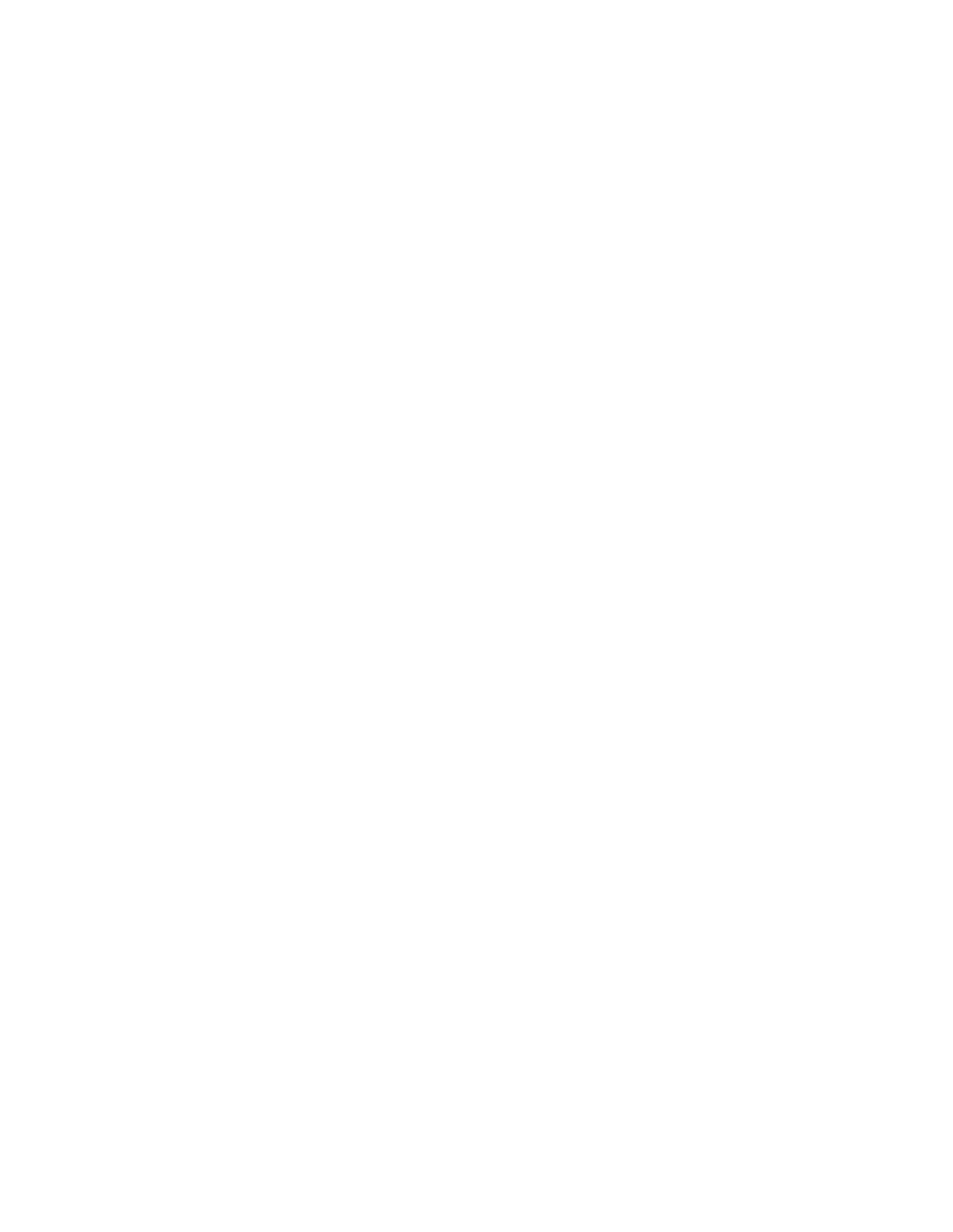| <b>PV Fraction</b>                | DEM (m)           | <b>ACD Mean</b> | <b>ACD Median</b> | <b>ACD</b><br><b>Standard</b><br><b>Deviation</b> | <b>LiDAR</b><br>Coverage<br>(ha) |  |  |  |
|-----------------------------------|-------------------|-----------------|-------------------|---------------------------------------------------|----------------------------------|--|--|--|
| Forest                            |                   |                 |                   |                                                   |                                  |  |  |  |
| $80 - 90$                         | Below 751         | 28.7            | 23.4              | 21.6                                              | 57.0                             |  |  |  |
| $80 - 90$                         | 751 - 900         | 35.2            | 23.5              | 36.0                                              | 190.9                            |  |  |  |
| $80 - 90$                         | $901 - 1050$      | 48.1            | 35.9              | 48.0                                              | 243.9                            |  |  |  |
| $80 - 90$                         | 1051 - 1200       | 75.8            | 72.7              | 60.3                                              | 489.2                            |  |  |  |
| $80 - 90$                         | 1201 - 1350       | 71.9            | 62.8              | 62.8                                              | 1011.9                           |  |  |  |
| $80 - 90$                         | 1351 - 1500       | 81.9            | 73.4              | 63.3                                              | 2317.8                           |  |  |  |
| $80 - 90$                         | 1501 - 1650       | 104.8           | 109.0             | 53.5                                              | 2889.7                           |  |  |  |
| $80 - 90$                         | 1651 - 1800       | 95.8            | 100.5             | 48.2                                              | 3894.2                           |  |  |  |
| $80 - 90$                         | 1801 - 1950       | 75.3            | 73.5              | 40.8                                              | 4127.5                           |  |  |  |
| $80 - 90$                         | 1951 - 2100       | 55.7            | 50.8              | 33.4                                              | 2958.1                           |  |  |  |
| $80 - 90$                         | 2101 - 2250       | 40.0            | 38.6              | 24.8                                              | 1411.9                           |  |  |  |
| $80 - 90$                         | 2251 - 2400       | 33.0            | 33.0              | 18.9                                              | 572.7                            |  |  |  |
| $80 - 90$                         | Above 2400        | 22.0            | 20.3              | 17.1                                              | 19.7                             |  |  |  |
| $91 - 100$                        | Below 751         | 44.1            | 37.5              | 32.5                                              | 57.6                             |  |  |  |
| $91 - 100$                        | 751 - 900         | 58.2            | 54.7              | 40.2                                              | 198.6                            |  |  |  |
| $91 - 100$                        | $901 - 1050$      | 94.0            | 89.9              | 57.4                                              | 416.4                            |  |  |  |
| $91 - 100$                        | 1051 - 1200       | 117.2           | 111.3             | 63.8                                              | 1261.5                           |  |  |  |
| $91 - 100$                        | 1201 - 1350       | 118.5           | 113.2             | 63.7                                              | 1832.5                           |  |  |  |
| $91 - 100$                        | 1351 - 1500       | 119.8           | 121.3             | 60.1                                              | 2743.4                           |  |  |  |
| $91 - 100$                        | 1501 - 1650       | 118.9           | 123.1             | 55.8                                              | 3237.4                           |  |  |  |
| $91 - 100$                        | 1651 - 1800       | 105.5           | 110.6             | 49.1                                              | 3239.0                           |  |  |  |
| $91 - 100$                        | 1801 - 1950       | 86.1            | 85.7              | 41.5                                              | 2518.7                           |  |  |  |
| $91 - 100$                        | 1951 - 2100       | 70.4            | 66.2              | 34.5                                              | 847.7                            |  |  |  |
| $91 - 100$                        | 2101 - 2250       | 55.5            | 55.6              | 25.9                                              | 343.8                            |  |  |  |
| $91 - 100$                        | 2251 - 2400       | 35.9            | 36.0              | 19.9                                              | 200.7                            |  |  |  |
| $91 - 100$                        | Above 2400        | 14.4            | 14.8              | 13.3                                              | 7.1                              |  |  |  |
| Non-Forest                        |                   |                 |                   |                                                   |                                  |  |  |  |
| $0 - 20$                          | <b>Full Range</b> | 3.2             | 0.5               | 8.2                                               | 353.0                            |  |  |  |
| $21 - 40$                         | <b>Full Range</b> | 3.9             | 0.3               | 10.8                                              | 1141.7                           |  |  |  |
| $41 - 60$                         | <b>Full Range</b> | 7.9             | 1.1               | 17.7                                              | 2195.3                           |  |  |  |
| $61 - 80$                         | <b>Full Range</b> | 19.4            | 4.7               | 31.7                                              | 6257.4                           |  |  |  |
| 81 - 100                          | <b>Full Range</b> | 43.3            | 31.8              | 43.1                                              | 328.5                            |  |  |  |
| Deforestation Regrowth - 5 Years  |                   |                 |                   |                                                   |                                  |  |  |  |
| $80 - 100$                        | <b>Full Range</b> | 39.4            | 33.4              | 29.4                                              | 84.0                             |  |  |  |
| Deforestation Regrowth - 10 Years |                   |                 |                   |                                                   |                                  |  |  |  |
| $80 - 100$                        | <b>Full Range</b> | 52.9            | 40.2              | 49.5                                              | 125.3                            |  |  |  |
| Disturbance Regrowth - All        |                   |                 |                   |                                                   |                                  |  |  |  |
| $80 - 100$                        | <b>Full Range</b> | 70.9            | 54.5              | 56.6                                              | 42.5                             |  |  |  |

Table S3. LiDAR statistics for the northern region. ACD is aboveground carbon density (Mg C ha<sup>-1</sup>).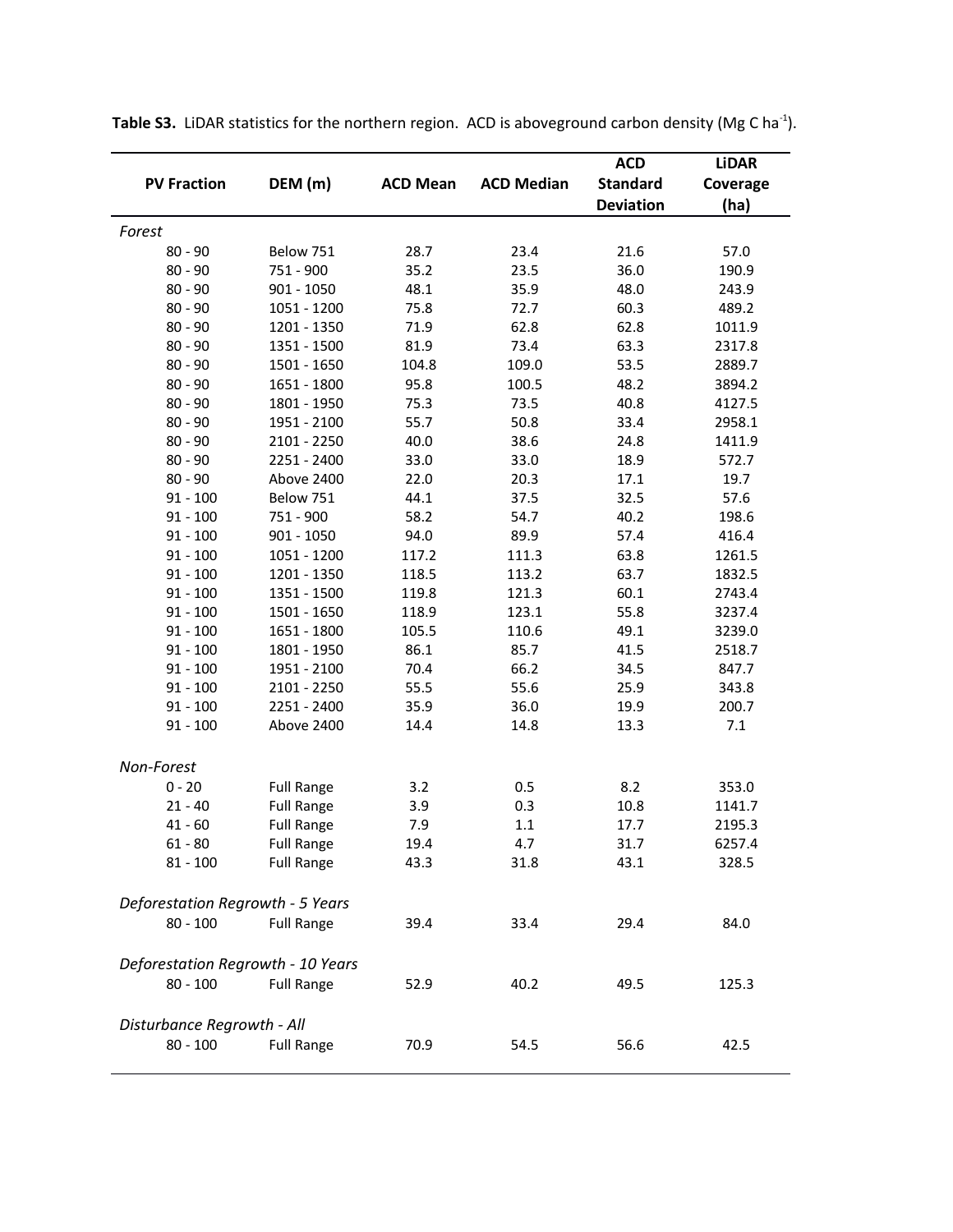|                    |              |                 |                   | <b>ACD</b>       | <b>LiDAR</b> |
|--------------------|--------------|-----------------|-------------------|------------------|--------------|
| <b>PV Fraction</b> | DEM (m)      | <b>ACD Mean</b> | <b>ACD Median</b> | <b>Standard</b>  | Coverage     |
|                    |              |                 |                   | <b>Deviation</b> | (ha)         |
|                    |              |                 |                   |                  |              |
| Forest             |              |                 |                   |                  |              |
| $60 - 69$          | $1 - 100$    | 11.7            | 11.1              | 7.1              | 1160.2       |
| $60 - 69$          | $101 - 200$  | 12.9            | 12.8              | 8.2              | 2037.2       |
| $60 - 69$          | $201 - 300$  | 10.8            | 9.8               | 8.9              | 639.8        |
| $60 - 69$          | $301 - 400$  | 12.3            | 10.6              | 12.3             | 562.1        |
| $60 - 69$          | $401 - 500$  | 13.7            | 7.7               | 21.5             | 137.8        |
| $60 - 69$          | $501 - 700$  | 18.3            | 8.2               | 28.0             | 120.0        |
| $60 - 69$          | 701 - 900    | 21.7            | 11.8              | 29.0             | 47.0         |
| $60 - 69$          | 901 - 1100   | 15.1            | 3.0               | 28.5             | 49.1         |
| $60 - 69$          | 1101 - 1300  | 29.0            | 8.2               | 38.6             | 26.3         |
| $60 - 69$          | 1301 - 1500  | 29.8            | 15.9              | 30.8             | 15.8         |
| $60 - 69$          | $1501 +$     | 34.8            | 30.2              | 28.6             | $4.0\,$      |
| $70 - 79$          | $1 - 100$    | 14.2            | 14.1              | 5.9              | 2454.3       |
| $70 - 79$          | $101 - 200$  | 17.1            | 17.1              | 7.7              | 3949.0       |
| $70 - 79$          | $201 - 300$  | 14.3            | 13.1              | 12.4             | 742.4        |
| $70 - 79$          | $301 - 400$  | 17.4            | 14.3              | 21.0             | 593.8        |
| $70 - 79$          | $401 - 500$  | 24.2            | 13.5              | 35.2             | 269.7        |
| $70 - 79$          | $501 - 700$  | 36.5            | 18.5              | 44.7             | 202.3        |
| $70 - 79$          | 701 - 900    | 43.5            | 24.1              | 45.2             | 128.4        |
| $70 - 79$          | $901 - 1100$ | 45.9            | 30.4              | 45.2             | 114.8        |
| $70 - 79$          | 1101 - 1300  | 59.5            | 59.2              | 41.7             | 93.4         |
| $70 - 79$          | 1301 - 1500  | 49.6            | 51.8              | 33.0             | 75.5         |
| $70 - 79$          | $1501 +$     | 44.7            | 39.9              | 30.2             | 30.8         |
| $80 - 89$          | $1 - 100$    | 18.6            | 18.1              | 7.4              | 1304.4       |
| $80 - 89$          | $101 - 200$  | 19.5            | 19.3              | 7.2              | 4004.2       |
| $80 - 89$          | 201 - 300    | 20.5            | 18.3              | 19.2             | 1135.5       |
| $80 - 89$          | $301 - 400$  | 38.9            | 17.3              | 51.7             | 596.3        |
| $80 - 89$          | $401 - 500$  | 74.1            | 38.7              | 70.2             | 586.1        |
| $80 - 89$          | $501 - 700$  | 122.3           | 131.6             | 66.9             | 1076.0       |
| $80 - 89$          | 701 - 900    | 111.3           | 115.6             | 50.9             | 1055.5       |
| $80 - 89$          | $901 - 1100$ | 94.4            | 95.9              | 37.8             | 1080.4       |
| $80 - 89$          | 1101 - 1300  | 80.9            | 81.1              | 32.0             | 842.9        |
| $80 - 89$          | 1301 - 1500  | 69.9            | 70.3              | 27.4             | 529.4        |
| $80 - 89$          | $1501 +$     | 59.6            | 59.4              | 26.4             | 121.3        |
| $90 - 100$         | $1 - 100$    | 32.6            | 27.0              | 24.5             | 79.7         |
| $90 - 100$         | $101 - 200$  | 24.1            | 21.9              | 14.6             | 398.6        |
| $90 - 100$         | 201 - 300    | 31.6            | 22.1              | 31.8             | 898.8        |
| $90 - 100$         | $301 - 400$  | 61.3            | 27.9              | 58.0             | 794.6        |
| $90 - 100$         | 401 - 500    | 104.1           | 115.5             | 69.2             | 894.3        |
| $90 - 100$         | $501 - 700$  | 146.5           | 152.2             | 57.0             | 2618.4       |
| $90 - 100$         | 701 - 900    | 135.5           | 137.1             | 47.9             | 3175.8       |
| $90 - 100$         | $901 - 1100$ | 109.9           | 110.1             | 38.6             | 2692.7       |
| $90 - 100$         | 1101 - 1300  | 89.8            | 89.4              | 32.7             | 1994.4       |
| $90 - 100$         | 1301 - 1500  | 80.4            | 79.7              | 30.7             | 1022.2       |
| $90 - 100$         | $1501 +$     | 75.1            | 77.0              | 29.2             | 437.2        |

Table S4. LiDAR statistics for the southern region. ACD is aboveground carbon density (Mg C ha<sup>-1</sup>).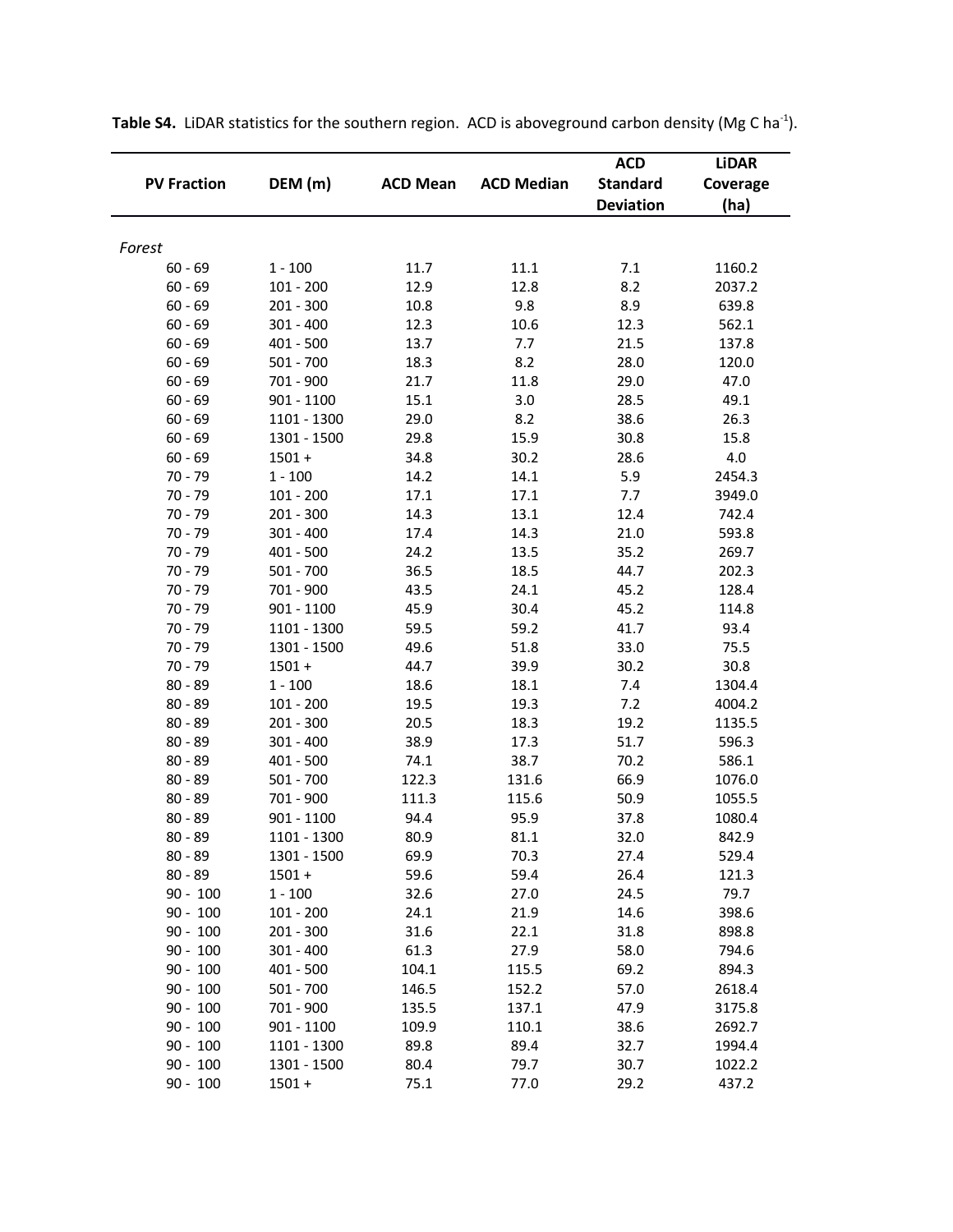| Non-Forest                        |           |      |      |      |        |  |  |  |
|-----------------------------------|-----------|------|------|------|--------|--|--|--|
| $0 - 20$                          | $0 - 500$ | 2.8  | 0.9  | 4.8  | 6264.5 |  |  |  |
| $21 - 40$                         | $0 - 500$ | 5.4  | 3.2  | 6.9  | 5723.0 |  |  |  |
| $41 - 60$                         | $0 - 500$ | 8.6  | 6.9  | 8.9  | 8190.5 |  |  |  |
| $61 - 80$                         | $0 - 500$ | 13.5 | 6.3  | 22.3 | 470.3  |  |  |  |
| $81 - 100$                        | $0 - 500$ | 22.7 | 9.7  | 33.1 | 1149.8 |  |  |  |
| $0 - 20$                          | Above 500 | 1.7  | 0.0  | 6.1  | 164.6  |  |  |  |
| $21 - 40$                         | Above 500 | 5.8  | 1.3  | 12.5 | 200.7  |  |  |  |
| $41 - 60$                         | Above 500 | 14.1 | 4.1  | 25.6 | 399.6  |  |  |  |
| $61 - 80$                         | Above 500 | 48.9 | 31.7 | 47.7 | 197.4  |  |  |  |
| $81 - 100$                        | Above 500 | 67.6 | 59.1 | 53.6 | 754.1  |  |  |  |
|                                   |           |      |      |      |        |  |  |  |
| Deforestation Regrowth - 5 Years  |           |      |      |      |        |  |  |  |
| $80 - 100$                        | $0 - 500$ | 18.8 | 18.4 | 8.5  | 3310.6 |  |  |  |
| $80 - 100$                        | Above 500 | 33.9 | 19.2 | 42.8 | 78.9   |  |  |  |
|                                   |           |      |      |      |        |  |  |  |
| Deforestation Regrowth - 10 Years |           |      |      |      |        |  |  |  |
| $80 - 100$                        | $0 - 500$ | 16.1 | 16.1 | 8.1  | 1474.1 |  |  |  |
| $80 - 100$                        | Above 500 | 21.6 | 18.4 | 22.1 | 27.5   |  |  |  |
|                                   |           |      |      |      |        |  |  |  |
| Disturbance Regrowth - All        |           |      |      |      |        |  |  |  |
| $80 - 100$                        | $0 - 500$ | 18.1 | 17.6 | 8.1  | 843.2  |  |  |  |
| $80 - 100$                        | Above 500 | 49.2 | 30.0 | 50.1 | 30.3   |  |  |  |
|                                   |           |      |      |      |        |  |  |  |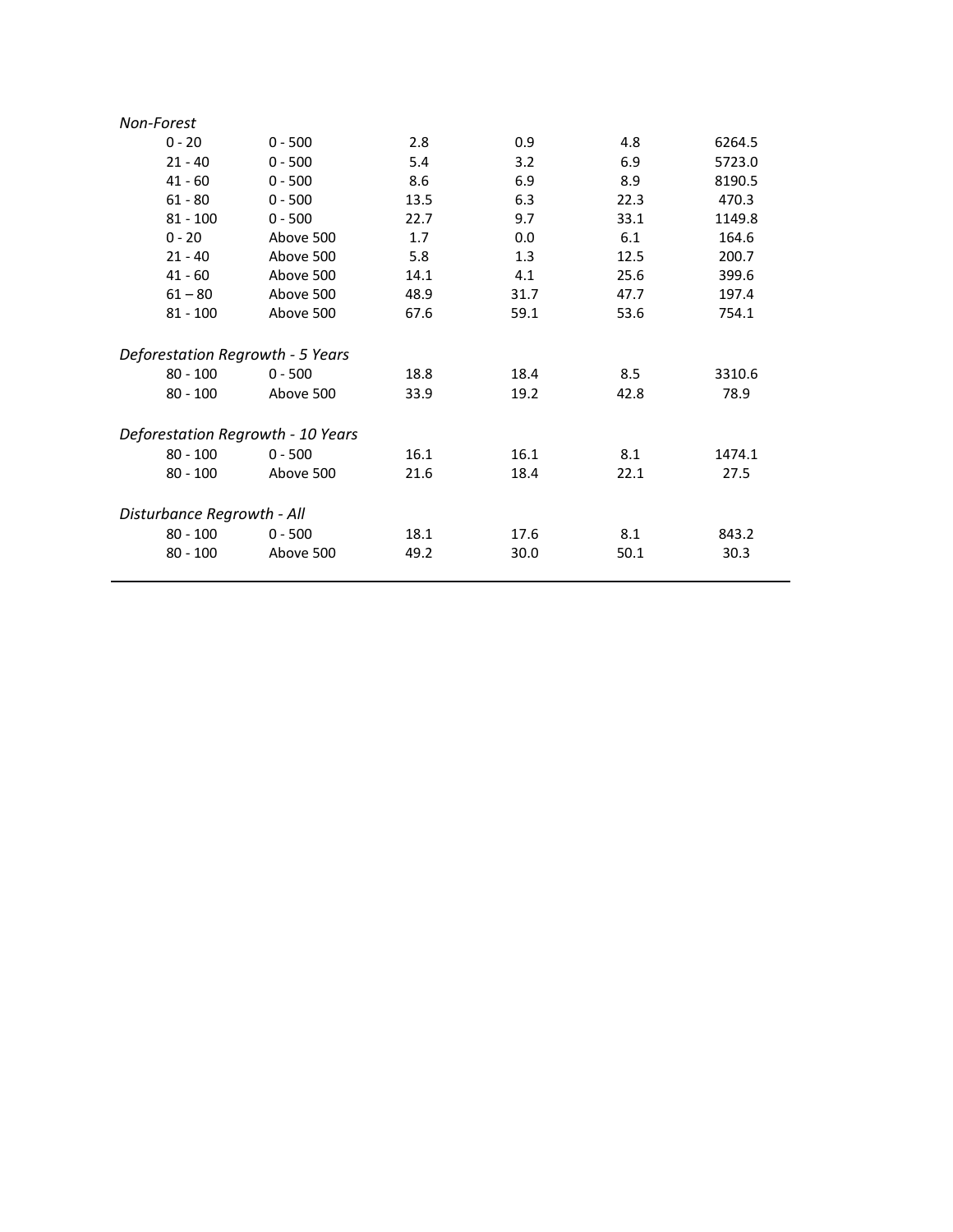# **Appendix Figures**



Figure S1. Variation in plot-level aboveground carbon density (ACD) according to general forest type in Madagascar.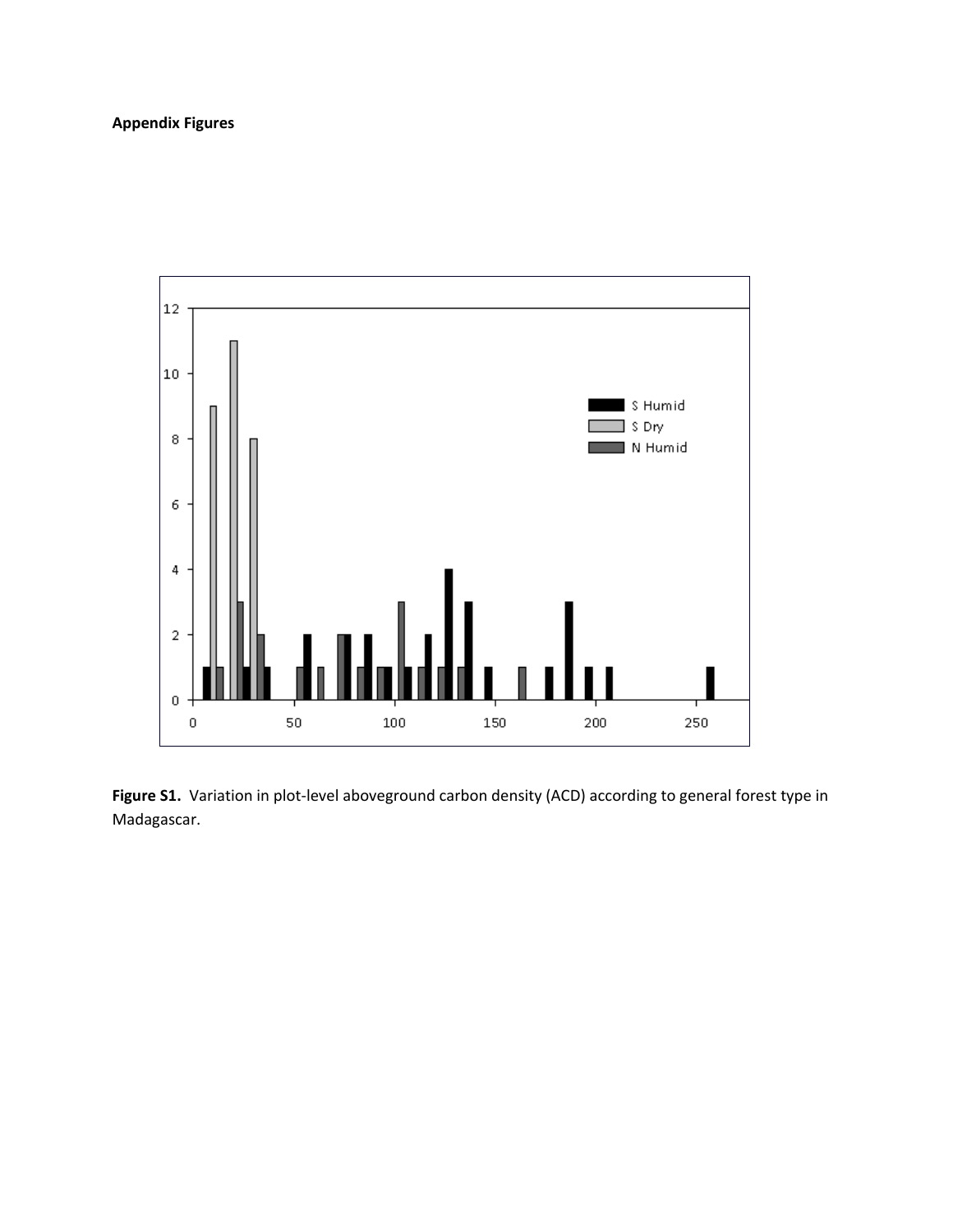

**Figure S2.** Comparisons of regionally extrapolated aboveground carbon density (ACD) overlaid on high-resolution vegetation imagery from Google Earth. Notice how the regional mapping estimates of high (red) to low (blue) carbon stocks align spatially with the observed distribution of trees in the Google Earth imagery.